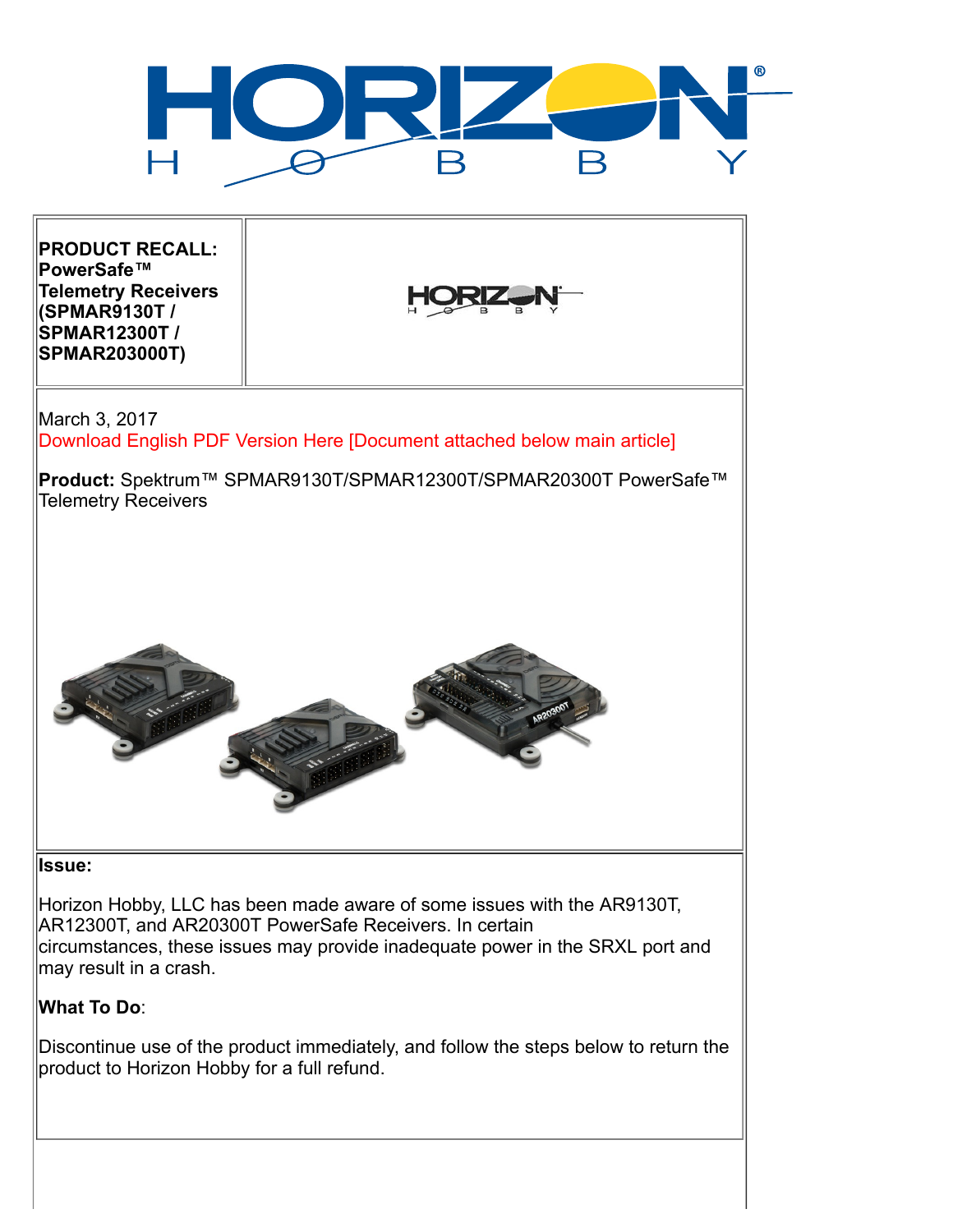# **Corrective Action**:

|                                                                                                                                                                                                                                                    | 1. If You Purchased the PowerSafe Telemetry Receiver from Horizon Hobby:<br>Contact Horizon Hobby Customer Service. Horizon will set up a return authorization<br>and send you a prepaid shipping label. Upon receipt of the receiver,<br>Horizon will credit the account you purchased the product with for the refund price of<br>the product. Please allow 14 - 21 days for processing<br>and delivery.                                                 |  |  |  |  |  |  |  |
|----------------------------------------------------------------------------------------------------------------------------------------------------------------------------------------------------------------------------------------------------|------------------------------------------------------------------------------------------------------------------------------------------------------------------------------------------------------------------------------------------------------------------------------------------------------------------------------------------------------------------------------------------------------------------------------------------------------------|--|--|--|--|--|--|--|
|                                                                                                                                                                                                                                                    | 2. If you Purchased the PowerSafe Telemetry Receiver from a Retailer:<br>Complete the Return Request form by clicking here [Document attached below main<br>article] or pasting the link<br>https://www.spektrumrc.com/ProdInfo/Files/Spektrum_PowerSafe_TRX_Recall-<br>RF.pdf                                                                                                                                                                             |  |  |  |  |  |  |  |
|                                                                                                                                                                                                                                                    | into your browser. E-mail a copy of the form to $HHPS@$ horizonhobby.com.                                                                                                                                                                                                                                                                                                                                                                                  |  |  |  |  |  |  |  |
|                                                                                                                                                                                                                                                    | 3. Upon processing of the completed form:<br>A prepaid shipping label will be sent to you via email. If no email address is provided<br>on the Return Request form, the shipping label will be mailed to you. Return the<br>PowerSafe Telemetry Receiver, along with a printed copy of the completed Return<br>Request form. Upon receipt of the receiver, Horizon will mail you a refund check.<br>Please allow 14 - 21 days for processing and delivery. |  |  |  |  |  |  |  |
|                                                                                                                                                                                                                                                    | If you purchased your product outside of the US, Canada and Europe, please see<br>the retailer or distributor you purchased your product from for assistance.                                                                                                                                                                                                                                                                                              |  |  |  |  |  |  |  |
| Horizon Hobby, LLC disclaims all liability and warranties for any consumer<br>who does not act upon this recall. We apologize for this inconvenience. If you<br>have any questions, please call Horizon Hobby Product Support at 877-504-<br>0233. |                                                                                                                                                                                                                                                                                                                                                                                                                                                            |  |  |  |  |  |  |  |
|                                                                                                                                                                                                                                                    | <b>Contact Information</b>                                                                                                                                                                                                                                                                                                                                                                                                                                 |  |  |  |  |  |  |  |
|                                                                                                                                                                                                                                                    | $C$ $\Omega$ untry                                                                                                                                                                                                                                                                                                                                                                                                                                         |  |  |  |  |  |  |  |

| oontavt mnonnation                                     |                                                 |                                                                  |  |  |
|--------------------------------------------------------|-------------------------------------------------|------------------------------------------------------------------|--|--|
| Horizon<br>Hobby                                       | <b>Contact Information</b>                      | <b>Address</b>                                                   |  |  |
| Horizon<br>Product<br>Support<br>Product)<br>Technical | productsupport@horizonhobby.com<br>877-504-0233 | 2904<br>Research<br>Road<br>Champaign,<br>Illinois,<br>61822 USA |  |  |
| <b>Sales</b>                                           | sales@horizonhobby.com<br>800-338-4639          |                                                                  |  |  |
|                                                        | ∥Purchase<br>States of Assistance)              |                                                                  |  |  |

©2017 Horizon Hobby, LLC. PowerSafe, DSMX, Horizon Hobby and the Horizon Hobby logo are trademarks or registered trademarks of Horizon Hobby, LLC.

The Spektrum trademark is used with permission of Bachmann Industries, Inc. 55436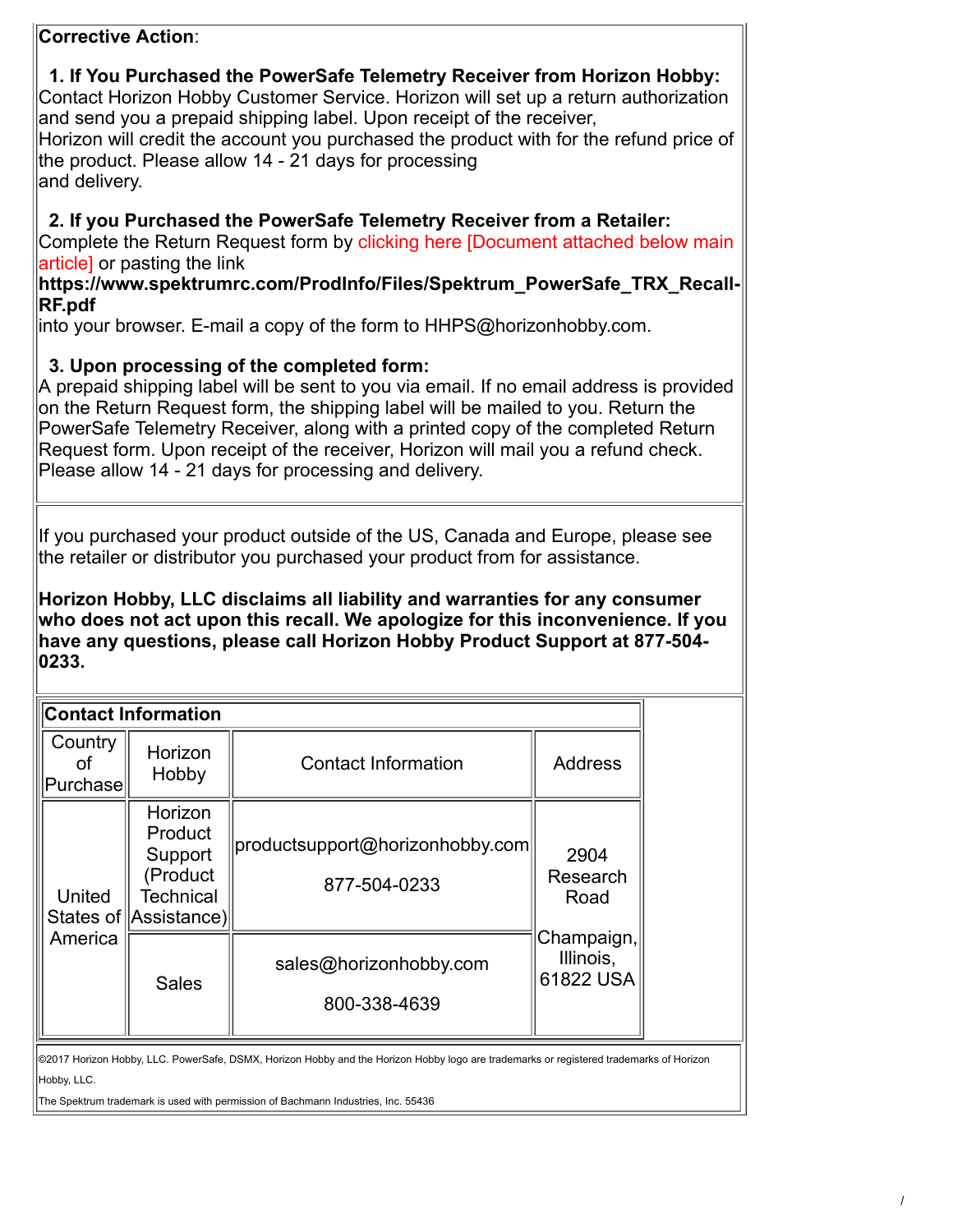

# PowerSafe Telemetry Receivers (SPMAR9130T / SPMAR12300T / SPMAR20300T)

#### 03/02/2017

Products: Spektrum™ SPMAR9130T/SPMAR12300T/SPMAR20300T PowerSafe Telemetry Receivers

Issues: Horizon Hobby, LLC has been made aware of some issues with the AR9130T, AR12300T, and AR20300T PowerSafe Receivers. In certain circumstances, these issues may provide inadequate power in the SRXL port and may result in a crash.

What to Do: Discontinue use of the product immediately, and follow the steps below to return the product to Horizon Hobby for a full refund.



# Corrective Action:

- 1. If You Purchased the PowerSafe Telemetry Receiver from Horizon Hobby: Contact Horizon Hobby Customer Service. Horizon will set up a return authorization and send you a prepaid shipping label. Upon receipt of the receiver, Horizon will credit the account you purchased the product with for the refund price of the product. Please allow 14 - 21 days for processing and delivery.
- 2. If you Purchased the PowerSafe Telemetry Receiver from a Retailer: Complete the Return Request form by clicking **[here](http://www.spektrumrc.com/ProdInfo/Files/Spektrum_PowerSafe_TRX_Recall-RF.pdf)** or pasting the link http://www.spektrumrc.com/ProdInfo/Files/Spektrum\_PowerSafe\_TRX\_Recall-RF.pdf into your browser. E-mail a copy of the form to HHPS@horizonhobby.com.

#### 3. Upon processing of the completed form:

A prepaid shipping label will be sent to you via email. If no email address is provided on the Return Request form, the shipping label will be mailed to you. Return the PowerSafe Telemetry Receiver, along with a printed copy of the completed Return Request form. Upon receipt of the receiver, Horizon will mail you a refund check. Please allow 14 - 21 days for processing and delivery.

For customers located outside of US, Canada and Europe, please contact the dealer where you purchased the product.

Horizon disclaims all liability and warranties for any consumer who fails to act upon this recall. We apologize for this inconvenience.

## Contact Information:

| <b>Country of</b><br><b>Purchase</b> | <b>Horizon Hobby</b> | <b>Contact Information</b>      | <b>Address</b>                 |  |
|--------------------------------------|----------------------|---------------------------------|--------------------------------|--|
|                                      | Product Support      | productsupport@horizonhobby.com |                                |  |
| United States of<br><b>America</b>   |                      | 877-504-0233                    | l 4105 Fieldstone Rd           |  |
|                                      | <b>Sales</b>         | sales@horizonhobby.com          | Champaign, Illinois, 61822 USA |  |
|                                      |                      | 800-338-4639                    |                                |  |

If you purchased your product outside of the US and Canada, please see the retailer or distributor you purchased your product from for assistance.

©2017 Horizon Hobby, LLC Horizon Hobby and the Horizon Hobby logo are trademarks or registered trademarks of Horizon Hobby, LLC. The Spektrum trademark is used with permission of Bachmann Industries, Inc.